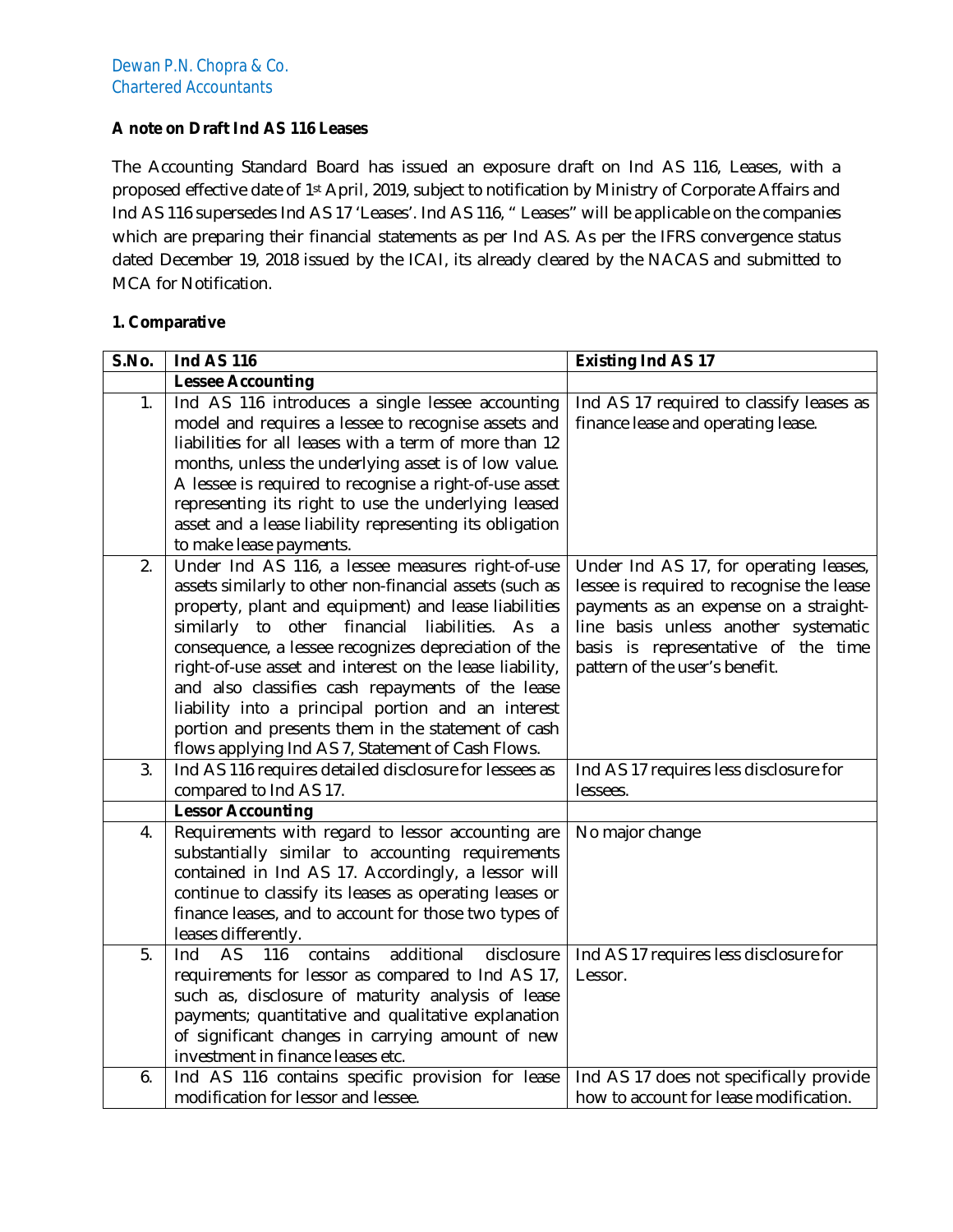# **2. Lessee Accounting**

- 1. Lease liability is initially recognised and measured at an amount equal to the present value of minimum lease payments during the lease term that are not yet paid.
- 2. Right of use asset is recognised and measured at cost, consisting of initial measurement of lease liability plus any lease payments made to the lessor at or before the commencement date less any lease incentives received, initial estimate of the restoration costs and any initial direct costs incurred by the lessee.
- 3. The lease liability is measured in subsequent periods using the effective interest rate method. The right-of-use asset is depreciated in accordance with the requirements in Ind AS 16, Property, Plant and equipment.
- 4. Recognition and measurement exemption is available for low-value assets and short term leases. Assets of low value include IT equipment or office furniture. No monetary threshold has been defined for low-value assets. Short-term leases are defined as leases with a lease term of 12 months or less.
- 5. If an entity chooses to apply any one of the exemptions, payments are recognised on a straight-line basis or another systematic basis that is more representative of the pattern of the lessee's benefit.

# **3. Key Impact**

Lessees were hitherto required to screen and distinguish each of the lease arrangement as either an operating (off balance sheet) or finance lease (on balance sheet). Ind AS 116 requires lessees to recognise a 'right-of-use asset' and a 'lease liability' for almost all of the leasing arrangements. Optional exemption is available in respect of short term leases and low-value assets.